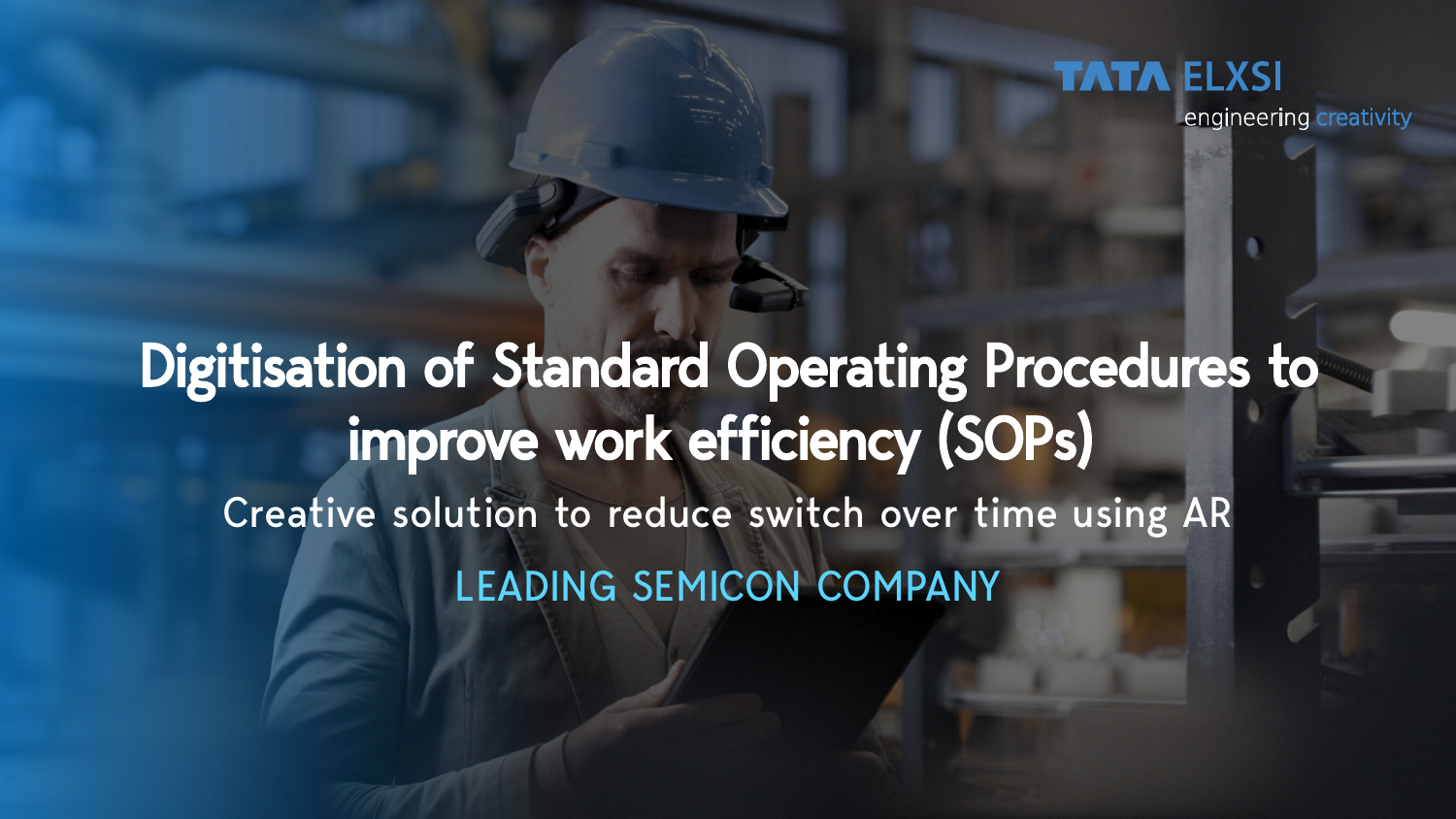## BACKGROUND AND CHALLENGE

Standard operating procedures are at the heart of critical procedures and are necessary to ensure compliance. They are a set of written procedures that assist an organisation to maintain quality control and assurance.

A leading semi-con company was facing the challenge of digitalizing the SOPs and use them while operating on the machine or repairing the machine.

### SCOPE OF WORK

To help the client embrace digital solutions to address their operational challenges.

Tata Elxsi helped the customer convert the manual PDF based SOPs into Digital SOPs.